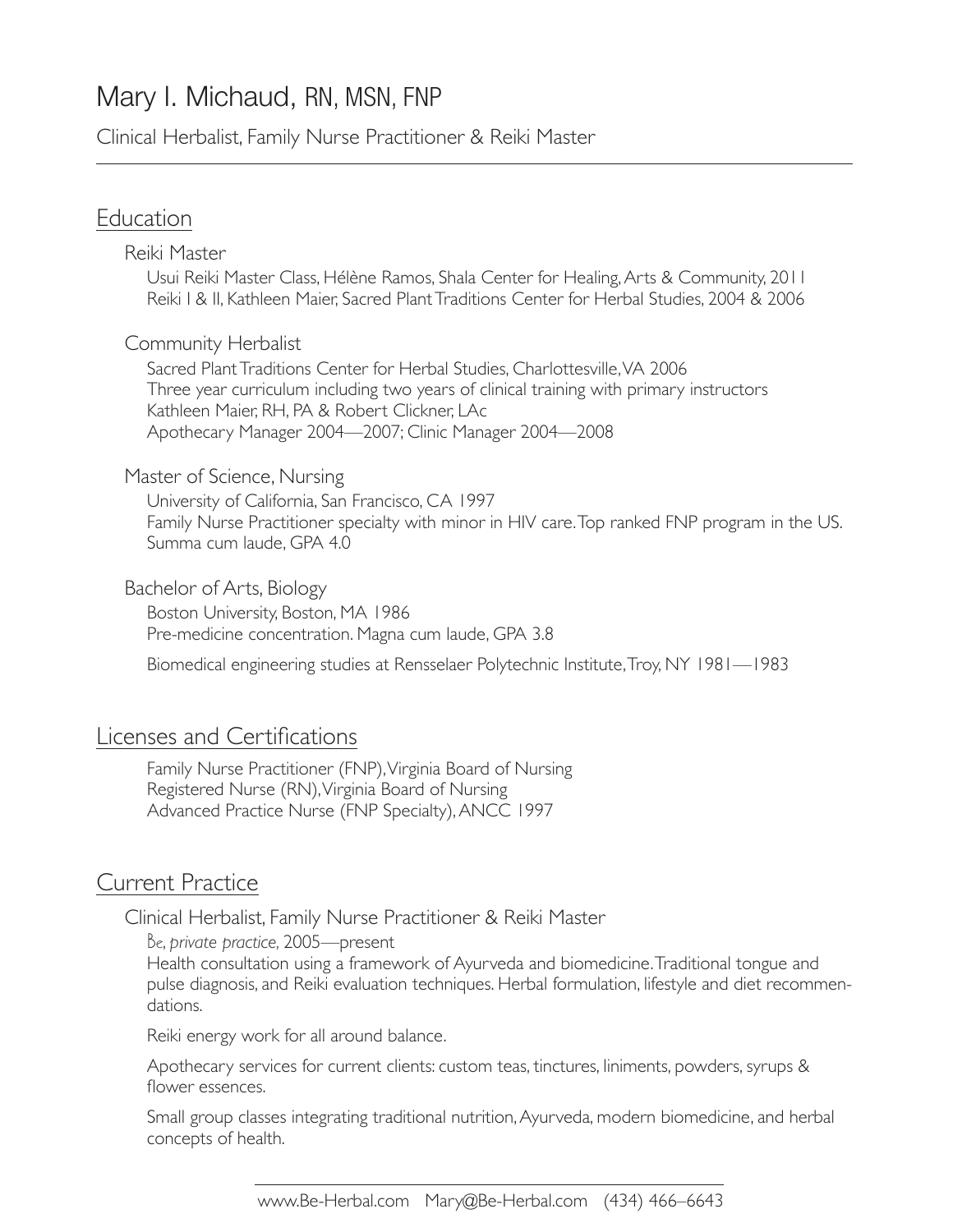## Healthcare Experience

Clinical Herbal Instructor & Ayurveda Consultant

Sacred Plant Traditions Center for Herbal Studies, Charlottesville, VA 2006—2013 Supervised herbal students in clinic, developed and taught classes in all levels of 3 year program. *See Teaching Experience for class titles*

#### Family Nurse Practitioner

Trinity Mission Health and Rehab, Charlottesville, VA 2003—2004 *Geriatric wellness, acute care & palliative care in inpatient setting* Charlottesville Family Medicine, Charlottesville, VA 1999—2003 *Primary care in office, home (house calls for geriatric home bound patients) & nursing home* Charlottesville Free Clinic, Charlottesville, VA 1999—2002 *Women's annual exams; established guidelines for NPs volunteering in free clinic setting* Fluvanna Correctional Center for Women, Troy, VA 1998—1999 *Women's healthcare and wellness education; management of gynecological and breast disease* Family Practice of Robert Belknap, MD, Mill Valley, CA 1997—1998 *Primary care practice across the lifespan: newborns to geriatrics*

#### Registered Nurse

Women's Center at the UVA Medical Center, Charlottesville, VA 1999—2001 San Francisco General Hospital Women's Clinic, San Francisco, CA 1996—1998 Department of Community Health Nursing, UCSF, San Francisco, CA 1995—1997

#### Clinic Director

Buena Vista Women's Services, San Francisco, CA 1993—1994

#### Health Educator

Buena Vista Women's Services, San Francisco, CA 1991—1993 Preterm Health Services, Brookline, MA 1990—1991

#### Research Assistant

Brigham & Women's Hospital/Harvard Medical School, Immunology, Brookline, MA 1988—1989 Boston University School of Medicine, Microbiology, Boston, MA 1986—1988

### Volunteer Activities

HIV/AIDS Services Group (ASG), Charlottesville, VA 2011 Charlottesville Free Clinic, Charlottesville, VA 1999—2002 Frontier Nursing Service, Hyden, KY 1996 The Doula Project, Kaiser Permanente, San Francisco, CA 1994 Coolidge Center for Environmental Leadership, Cambridge, MA 1990

## Awards and Honors

Sigma Theta Tau Nursing Honor Society, Alpha Eta Chapter Membership, inducted 1997 Nurses Educational Funds National Scholarship Recipient 1996 UCSF Nursing Alumni Scholarship Recipient 1996 Nursing Traineeship, U.S. Department of Health and Human Services 1994—1997 Dean's List, Boston University 1984—1986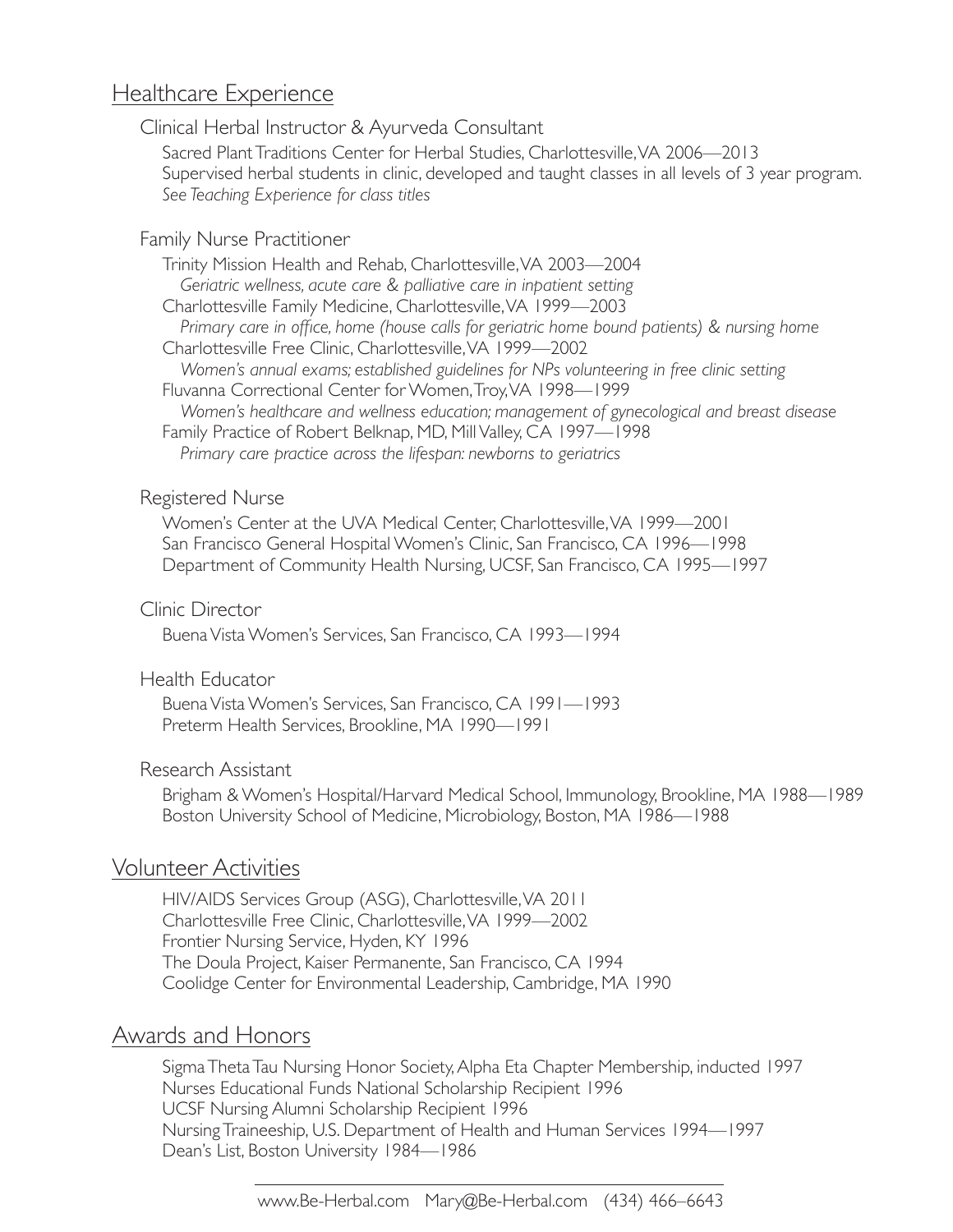## Teaching Experience

Ayurveda Instructor, Be, Charlottesville, VA 2010—present

Individual instruction in balancing health using food & spices, lifestyle changes, self massage, herbs & yoga. Created & taught Practical Ayurveda—a 30 hour course for small groups. •

Owlcraft Healing Ways School for Herbalism, Scottsville, VA 2013—present

- Flower Essences
- Introduction to Ayurveda

The Gaia Gathering for Women, Albemarle, VA 2009—present

- Transforming the Grief of Hidden Loss, with Polly Williams & Aimee Aikers Fairman 2014
- The Gift of Emotions 2010, 2011 & 2013
- Flower Essences 2013 & 2014
- Introduction to Ayurveda 2010
- Digesting Food, Thoughts & Experience: Integrative Approach to the Digestive System 2009

Ayurveda Consultant, Sacred Plant Traditions Center for Herbal Studies 2009—2013

- Introduction to Ayurveda
- Ayurveda & Herbs for Self-care
- Ayurveda & Herbs in the Clinical Setting

Clinical Herbal Instructor, Sacred Plant Traditions Center for Herbal Studies 2006—2013

- How to Take a Health History
- Research: Resources, Interpretation & Evaluation
- Herb & Drug Interactions
- Structuring Your Practice: Business & Legal Issues
- Materia Medica
- Traditional Tongue & Pulse Diagnosis
- Geriatric Clients: Integrative Care
- HIV: Integrative Care
- Mental Health: Integrative Care
- Cancer: Integrative Care

Balanced Hedonism Day Retreat: the Art of Practicing Happiness

with Terre Sisson & Sandra Savine, Keswick, VA 2013 & North Garden, VA 2014—2016

Connecting with Nature using Flower Essences •

FlyDog Yoga teacher training, Charlottesville, VA 2014—2015

• Introduction to Ayurveda

UVa Dietician Group's annual retreat, Charlottesville, VA 2014

• The Six Tastes of Ayurveda

Stress Reduction Techniques, AIDS Services Group, Charlottesville, VA 2011

T'ai Chi Instructor, Morningside Assisted Living, Charlottesville, VA 2000—2003